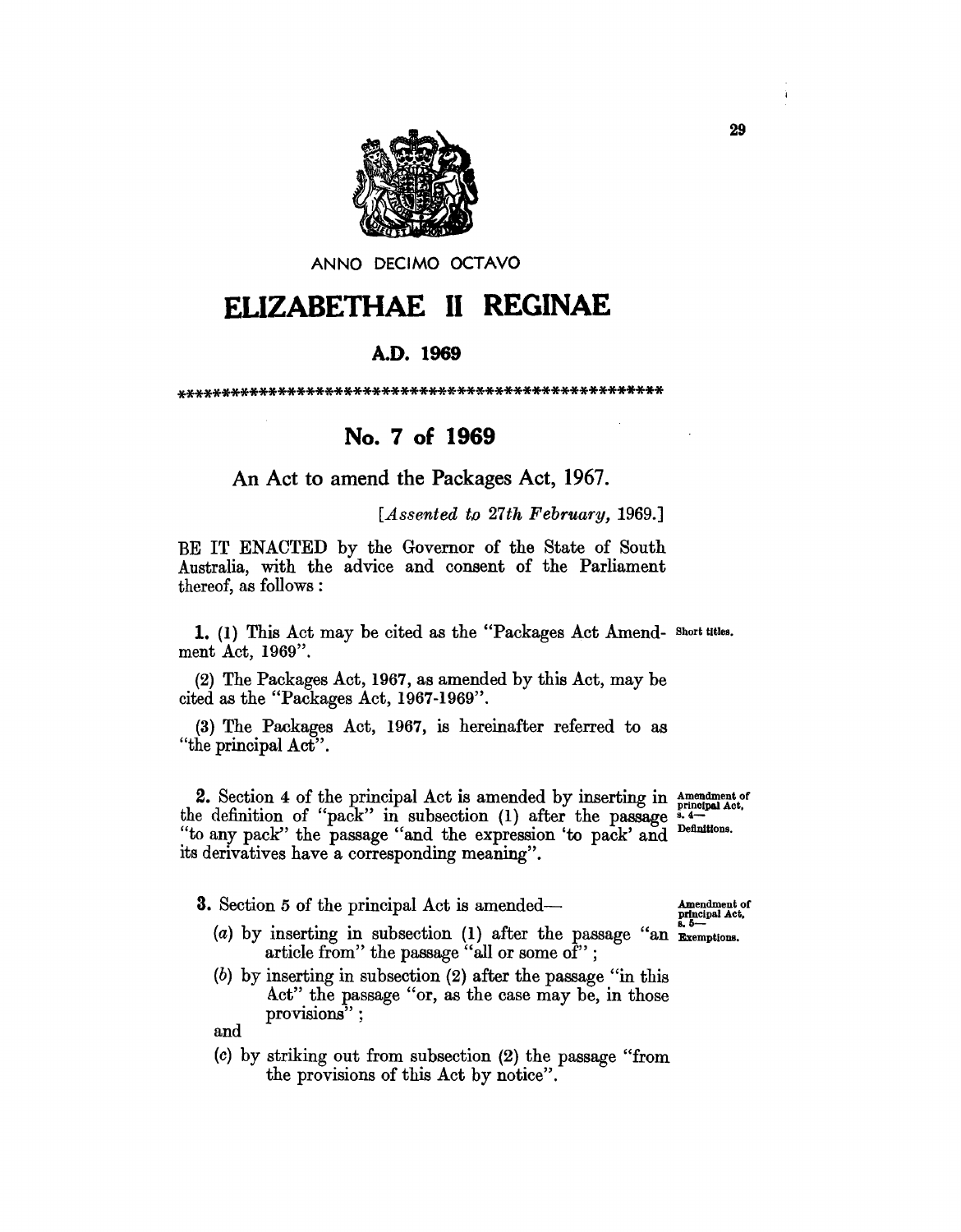$x_{\text{one}}^{\text{Repeat and}}$  4. Section 9 of the principal Act is repealed and re-enacted of a.g. of the principal Act is repealed and re-enacted principal Act. as follows :-

Approval of 9. The Warden of Standards may, on receiving an application under and in accordance with this division, by notice in writing approve of a brand, comprised of letters or numerals or letters and numerals allocated by him, specified in the notice.

Amendment of<br>principal Act,<br>5. 11---Conditions.

**5.** Section 11 of the principal Act is amended by striking out from paragraph (b) the word "Minister" and inserting in lieu thereof the passage "Warden of Standards".

Repeal of<br> **s.** 15 of<br>
principal Act<br>
and chaotment<br>
of new<br> **Marking** of<br> **Marking** of

approved<br>brand on pack.

15. (I) A packer shall not pack an article for sale unless the pack in which the article is contained is marked-

6. Section 15 of the principal Act is repealed and the following

section is enacted and inserted therein in its place :-

(a) in any case where the article is being packed by the packer on his own account with-

(i) his name and address ;

or

(ii) an approved brand;

or

(b) in any case where that article is being packed for or on behalf of another person-

- (i) if that other person has an address within the State with the name and address of that other person or the name and address of the packer or an approved brand;
- or
- (ii) if that other person has not an address within the State, with the name and address of the packer or an approved brand.

Í

Penalty: For a first offence two hundred dollars and for a second or subsequent offence four hundred dollars.

(2) Where the regulations prescribe a manner or form of the marking, on a pack containing an article, of a name and address or approved brand, a packer shall not pack an article in a pack marked otherwise than in the prescribed manner or form.

Penalty: For a first offence two hundred dollars and for a second or subsequent offence four hundred dollars.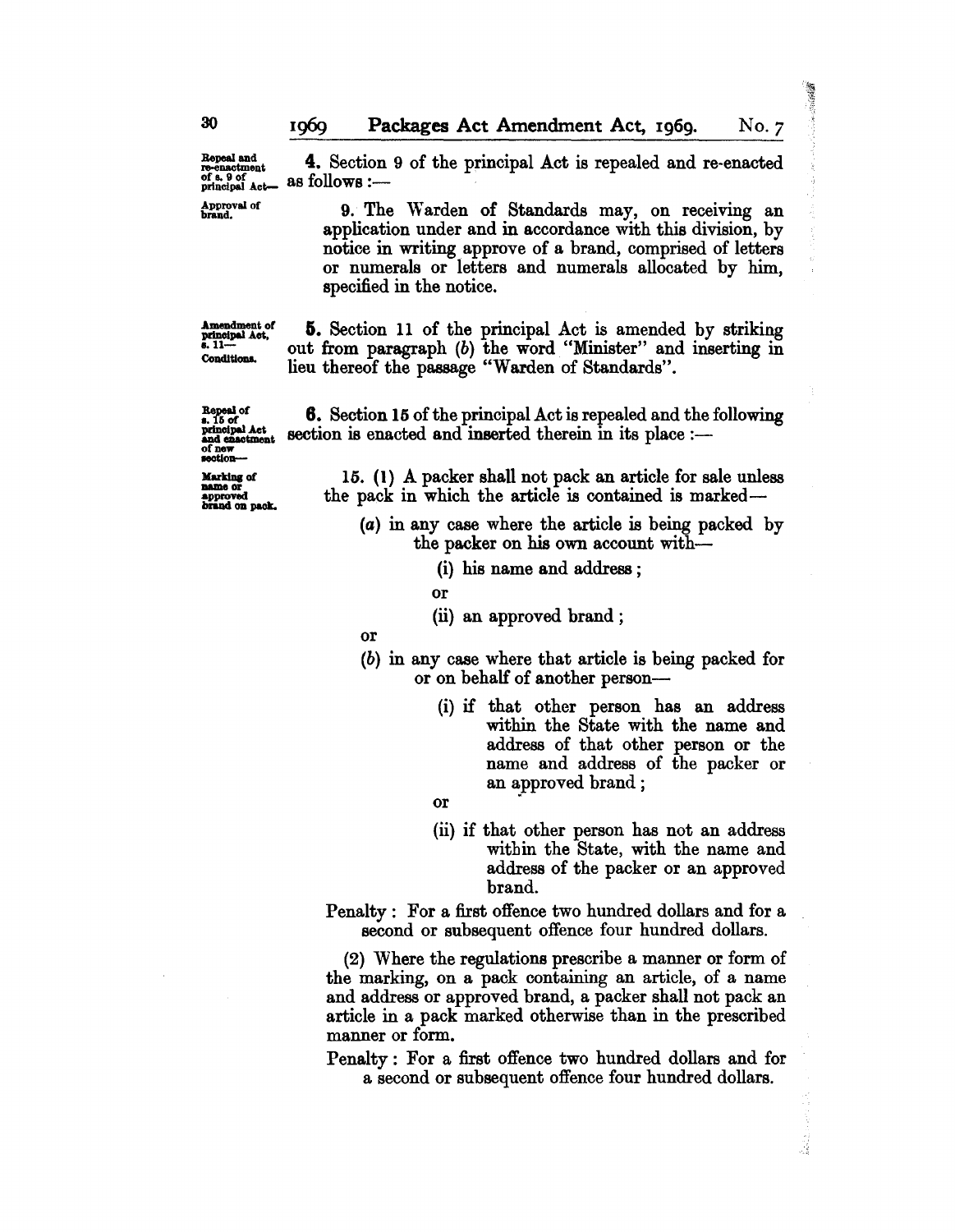(3) In proceedings for an offence that is a contravention of subsection (1) or subsection (2) of this section it is a defence if the person charged proves that the article to which proceedings relate was packed on premises for sale from those premises to some other person for the purposes of consumption and not for sale by that other person.

(4) A person shall not suffer or permit an approved brand of which he is the owner or his name and address to be marked on any pack pursuant to subsection (1) of this section unless he has the means of ascertaining, at the time of the marking and thereafter, the place where the article was packed.

Penalty: For a first offence two hundred dollars and for a second or subsequent offence four hundred dollars.

(5) For the purposes of any proceedings for an offence that is a contravention of subsection (4) of this section evidence of the failure of the person referred to in that subsection, at the request of an Inspector, to truthfully inform that Inspector of the location of the place referred to in that subsection is evidence that at the time of the marking and thereafter he did not have the means of ascertaining that place.

- $(6)$  A person-
	- (a) who is the owner of an approved brand which has been marked on a pack;
	- or

 $\mathfrak{k}$ 

(b) whose name and address has been marked on a pack,

pursuant to subsection (1) of this section, shall not refuse or fail, at the request of an Inspector, to truthfully inform that Inspector of the location of premises at which the article contained in the pack was packed.

Penalty: One hundred dollars.

7. Section 22 of the principal Act is amended by striking Amendment of Penalty : One hundred dollars.<br>
7. Section 22 of the principal Act is amended by striking Amendmentor<br>
out from subsection (1) the passage "an article" and inserting  $\sum_{n=20}^{\infty}$ <br>
in liou thereof the negative "a magnet in lieu thereof the passage "a prescribed article".  $\mathbb{R}^{\text{Beficient}}$ 

certain<br>articles on day articles on day they were packed.

8. Section 23 of the principal Act is amended by striking Amendment of out from subsection (1) the passage "an article" and inserting  $_{12}^{principle}$ In heu thereof the passage "a prescribed article".

certain articles after day on which they were

31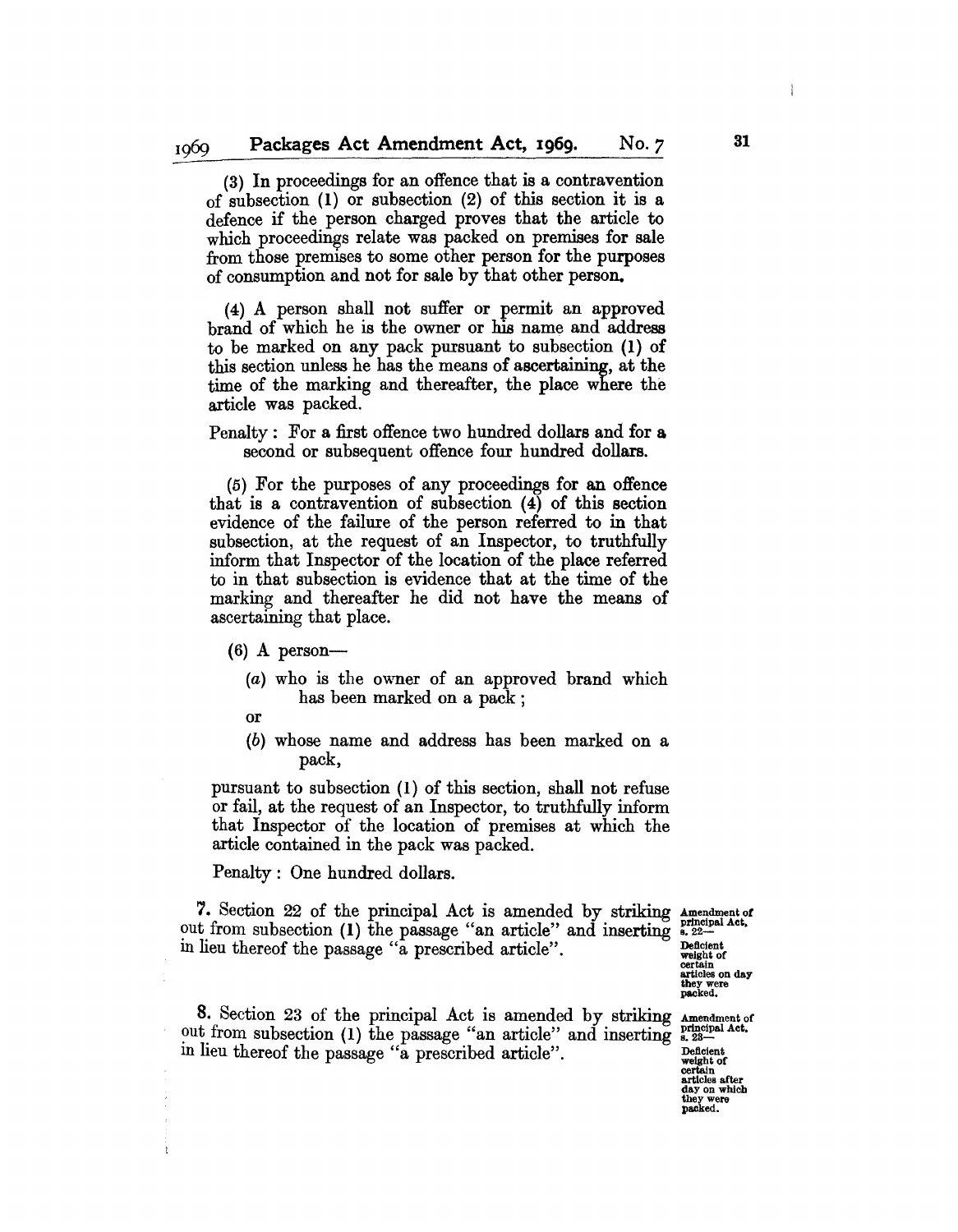(優秀な) なんばつ

Marking "net weight at standard conditions".

Enactment of **9.** The following sections are enacted and inserted in the new section of the same of the section of the section of  $\frac{92}{100}$ . and 23b of principal  $Act$  immediately after section  $23$  :-

> 23a. (1) A packer shall not pack an article, other than a prescribed article, in a pack marked with the words "net weight at standard conditions" or any other words capable of bearing a like meaning.

> Penalty: For a first offence two hundred dollars and for a second or subsequent offence four hundred dollars.

> (2) For the purposes of this section a "prescribed article" means an article to which, by regulation this section is applied.

> 23b. (I) If a prescribed article referred to in subsection (1) of section 23a of this Act when weighed, under the standard conditions prescribed in relation to that article, is not of the weight marked on the pack containing the article, the packer who packed the article shall be guilty of an offence and shall be liable to a penalty not exceeding two hundred dollars for a first offence and a penalty not exceeding four hundred dollars for a second or subsequent offence.

> (2) For the purposes of this section an article will be deemed to be of the weight marked on the pack containing the article if, when weighed under the standard conditions prescribed in relation to the article-

(a) any deficiency of weight of the article does not exceed the percentage, prescribed in relation to that article, of the weight marked on the pack which contained that article;

and

(b) there is no average deficiency in the weight of twelve such articles selected by an Inspector from amongst the articles on the premises of the packer or, where there are less than twelve but not less than six such articles from amongst all the articles on those premises.

Enactment of **10.** The following section is enacted and inserted in the news, 33.  $p$ rincipal Act immediately after section 33 :-

Selling articles marked "net weight under standard conditions".

33a. A person shall not sell an article, other than a prescribed article within the meaning of section 23a of this Act, in a pack marked with the words "net weight at

Articles not of proper weight at standard oondltlons.